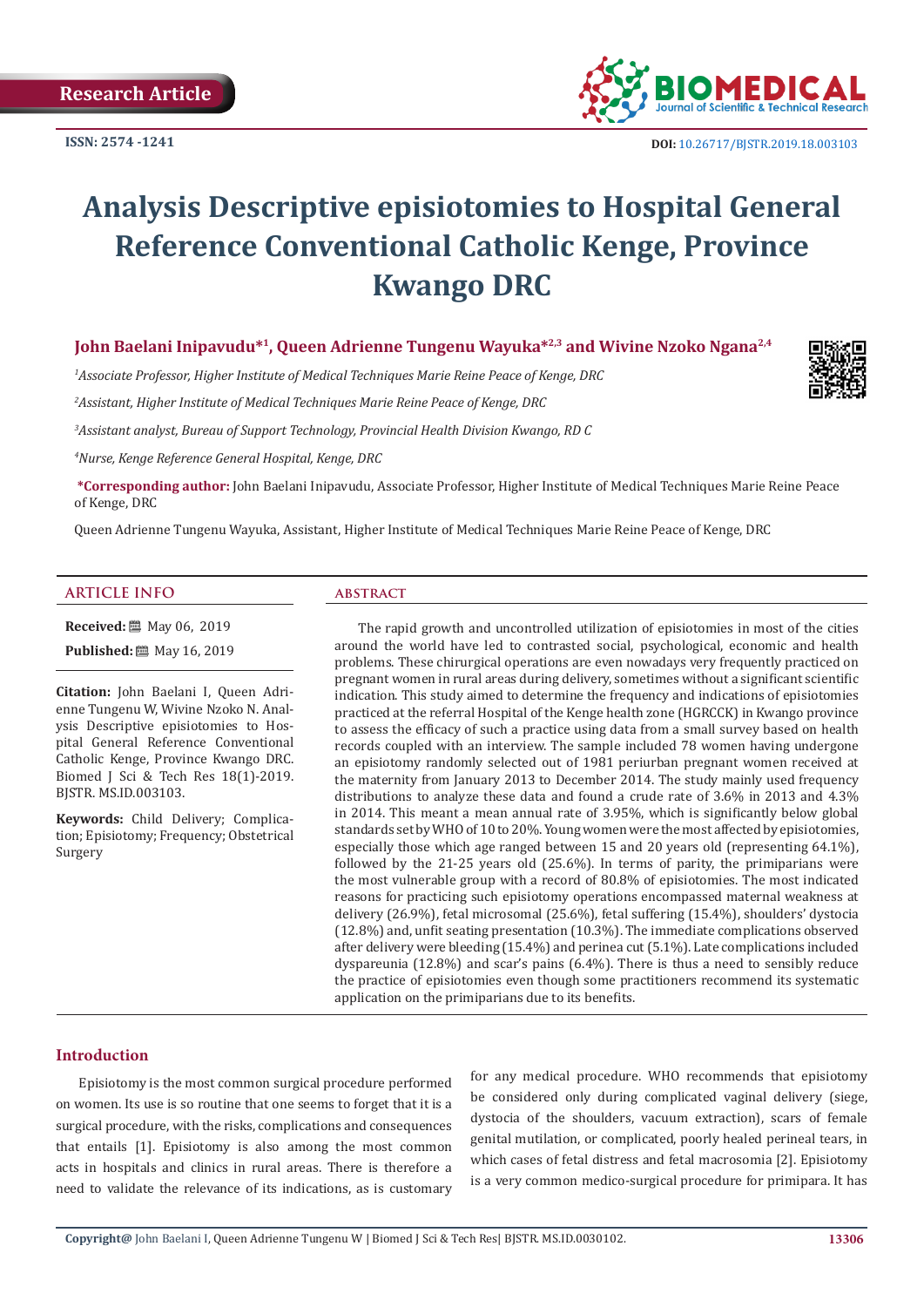become almost systematic in maternity hospitals. Although its systematization is recent, it remains an old medical practice since it was described for the first time in 1741 [3].

The episiotomy rate is not the same everywhere. This surgical practice varies from one country to another but also from one region to another within the same country. Hence the need for researchers to educate the medical profession, nurses and midwives to r complies with WHO recommendations to reduce this practice. At the current state of research, it is difficult to set an "ideal" rate of episiotomy. WHO, in the 1990s, recommended not to exceed 10 to 20% [4]. She speaks of cultural drift when this rate is> 20%.

In France, it represented 51% and rose to 71% among primiparous women compared with 36% for multiparous women in 1998. Between 2000-2003, this overall rate was 46% and has tended to decrease in recent years due to a reconsideration. from his indications. In England, the overall rate in 1980 was 52%. In primiparous women it was 70.5% compared to 38.3% for multiparous women. In 2002, this overall rate dropped to 13%. In the United - States, the overall rate was 65% in 1979 and fell to 19% in 2000. In Mexico the episiotomy rate in primiparous was 69% between 1995-1998; in Argentina, it stood at 86% between 1995- 1998. In Brazil it was 94% between 1995-1998. In Zimbabwe, the overall rate was 27% between 1997-1998. In Ethiopia, the overall rate was 5% between 1998 and 2001. In Nigeria, the overall rate was 55% in 1997. In Mali, it was 13.76% in 2004 [2,5].

Moreover, e comm it is customary for any medical procedure, episiotomy should be the collection of patient consent outside of life-threatening emergencies [4]. However, the survey carried out in some hospitals in France revealed that 85% of episiotomies are performed without a request for consent from the delivery professionals. This figure does not seem to have changed since 2005. If we compare what women say in the way they were informed by whether they had an episiotomy, we see that those who had an episiotomy are three times more numerous. to answer that they had information, but insufficient. It is likely that, confronted with the reality of the episiotomy, its realization, its suture, its consequences, the women discover on this occasion that they lacked in fact information [6].

Being practiced systematically in the obstetrical sector, one may wonder whether it is medico-surgical sister t o u t that in recent years, scientists advocating this gesture began remett in question its effectiveness, among other things because it was introduced without solid scientific evidence. Today, more and more voices are being raised to say that it should be used much more restrictively. These controversies have led some obstetricians to remett questioned the desirability of a principled episiotomy in women giving birth for the first time. "It is not necessary They said," that in case of risk of big tear or if the duration of the expulsion is too prolonged " [4]. So, our study screw has to determine the

frequency of episiotomies performed in s the General Hospital of Catholic Conventionné reference (HGGRC) Kenge 1 and identify the heart's guidance through a miniment identifies actions are posed.

# **Review of the Literature**

Episiotomy is a banal gesture that causes no real debate in the daily practice of maternity. An episiotomy is an operation that consists of cutting the perineum from the posterior commissure of the vulva. It concerns the skin, the vaginal mucosa, the superficial muscles of the perineum and the pubral rectum. It is the most widely performed obstetric intervention worldwide [7,8]. This act has several expected benefits including the prevention of firstdegree perineal tears; preventing complicated perineal tears of the 2nd and 3rd degrees; protection of the pelvic floor and thus the prevention of urinary and faecal incontinence and, in general, prolapse; prevention of fetal distress; the prevention of certain dystocia [7].

One study showed a decrease in the use of episiotomy during instrumental delivery in the primipara does not significantly alter the rate of severe perineal tears and did not improve maternal symptoms postpartum. On the contrary, there has been a tendency to increase the rate of severe perineal tears, in agreement with other authors, and a significant increase in micturition disorders in the limited-use group of episiotomy. Perineal disorders are more often responsible for non-resumption of sexual intercourse and depressive symptoms for women in this group [8].

It has therefore been shown that primiparity remains one of the main determinants of the use of episiotomy with a significant increase for a maternal age of 25 to 29 years, corresponding to the average age of the first child in France, and a risk of episiotomy multiplied by 8.79 in case of single antecedent caesarean section. In addition, it has been shown that the duration of expulsive efforts between 25 and 35 minutes increases the use of episiotomy. As for the protective factors of episiotomy, we have noted: the history of intact perineum, the beginning of expulsive efforts in the case of a low presentation, and a duration of expulsive efforts of less than 25 minutes [9]. However, analysis of the literature shows generally that episiotomy did not beneficial actions on the pelvic floor, or on the healthy fetus. His practice must therefore be advocated selectively and restrictively. Most authors have shown that a rate above 30% is not accompanied by any of the expected benefits.

In 2005, the College of Gynecologists National Obstétriciens (CNGOF) issued recommendations practice of episiotomy. These recommendations noted that episiotomy does not have to be routine and set a goal of lowering the national rate to 30% or less of episiotomies compared to 47% in 2002-2003 [10]. A study carried out in France, establishes an association between freedom of movement and episiotomy, in primipares as in multiparas. The more the woman is free to move during work, the lower the episiotomy rates. For example, 40% of primiparas who can move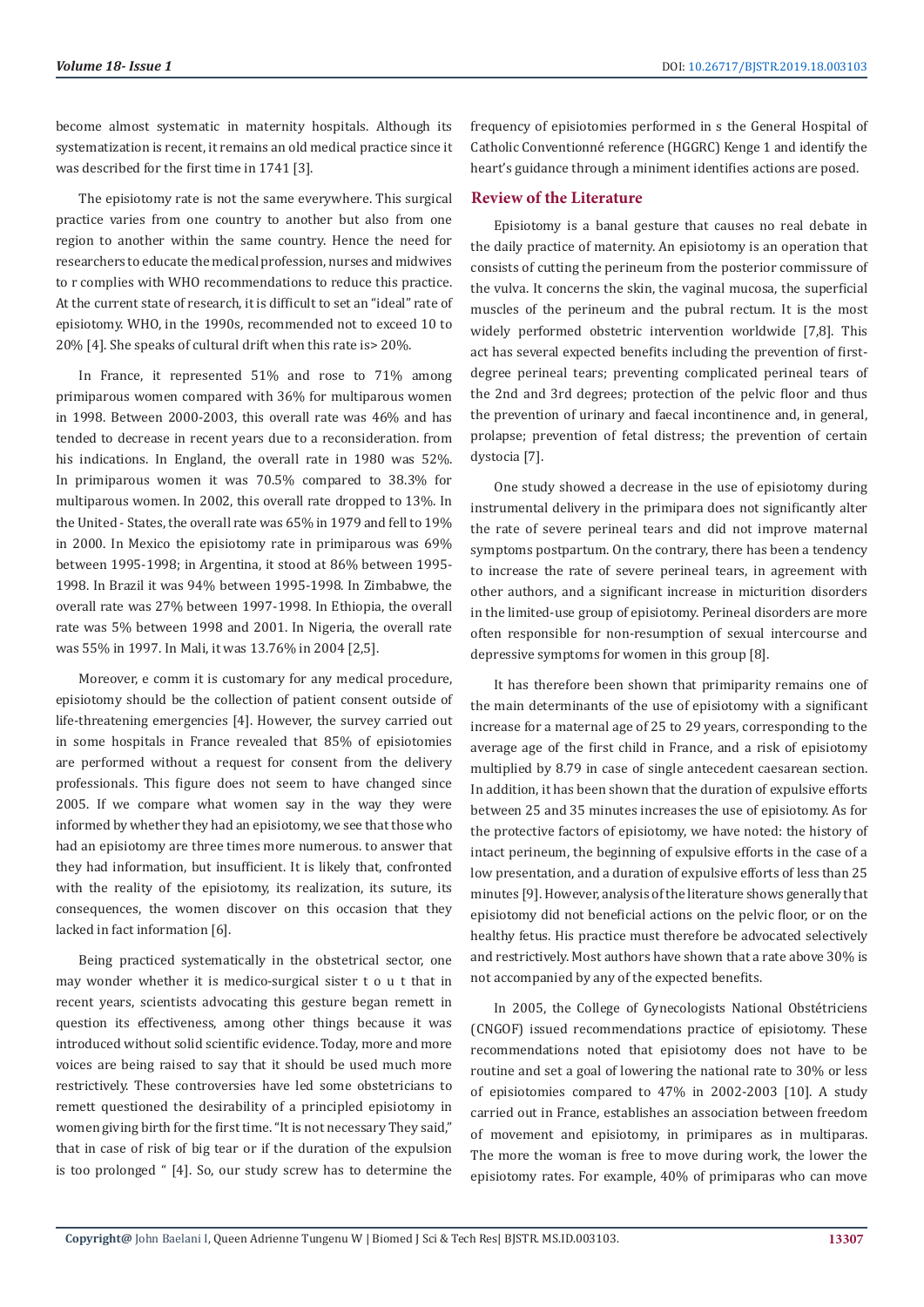during all work have an episiotomy, while the proportion is 46% for those who can move partially, and 53% for those who can not move. The trend is the same for multiparas, 11%, 18% and 21% [6].

There is also a link between consent and the suffering experienced by women after episiotomy. Women who have been asked for consent and who have accepted are less likely to have suffered, compared to women who have not been asked for consent (65% versus 78%). This aspect is important for women. There are at least two explanations to consider: the feeling of suffering depends on how the woman was treated, and the request for consent is part of good treatment. The most respectful consent teams would also pay more attention to s suite of episiotomy [6]. However, it is undeniable that serious perineal complications related to the absence of episiotomy or even caesarean section may lead many of us before magistrates in the current context [7]. Hence the necessities to raise this issue in a semi-urban environment like Kenge, DRC.

#### **Material and Methods**

# **Description of the Study Environment**

Our study was conducted at the Kenge Catholic Reference General Hospital (HGRCCK). Located on Dispensary Avenue in Kenge City, Capital of Kwango Province, Kenge Rural Health Zone, Democratic Republic of Congo (DRC). The hospital is 275 km from Kinshasa and its entrance is 1.5 km from the national road N°1 Kinshasa-Kiiwit

The HGRCCK is a state hospital established for the indigenous population since 1958. In January 1960 the Administrator of the territory, Mr. Noël Kikwa, completed the construction of the building that currently houses Internal Medicine. Shortly after independence, the clinic operated in the current building of the Provincial Health Inspectorate and Maternity in the pavilion where the operating theater is currently located.

In 1988, a partnership was signed between the German Government and the Congolese state including the Diocese of Kenge. It is thanks to this partnership that a project will be funded that rehabilitated the clinic and at the same time created the Kenge Rural Health Zone with Kenge Hospital 1, as the General Reference Hospital.

Its administrative and technical structure includes a management committee, a Kenge Rural Health Zone Framework Team and a Hospital Steering Committee. The Congolese state has ceded the management of this hospital to the non-profit organization Diocese of Kenge. Kenge HGRCC 1 offers a complementary package of activities and organizes curative, preventive and promotional activities.

# **Sampling Method and Data Collection Technique**

The sample is a simple random and comprehensive randomized probability sample of all cases of episiotomy performed from 2013 to 2014. This study population consists of 78 women who had undergone episiotomy among the 1981 women who gave birth in this maternity ward. Our study covers the period from January 2013 to December 2014. In most cases, the investigator referred to patient records and observations made by surgeons and obstetricians at the hospital. But in some cases, the respondents were visited at home and questioned impromptu as they went about their housework.

**Selection Criteria:** Before including any subject in the study sample, the researcher first made sure that the person was female and of childbearing age. She also had to have had at least one episiotomy during previous deliveries between January 2013 and December 2014. Only women from a Kenge Health Zone household were included in the analysis.

**Criteria Exclusion:** The sample was meant to exclude any female subject living outside the Kenge Health Zone who had not undergone an episiotomy between January 2013 and December 2014.

## **Technical Analysis Data**

The analysis was descriptive, based essentially on the calculation of frequencies. The data has been classified in tables and graphs have been used to facilitate the visibility of the calculated frequencies. The trends identified were based on the following formula:

$$
f(\%) = \frac{Fo}{FA} * 100
$$

[Equation 1]

Or,

 $f$  (%) = Relative frequency in percentage

FO = Frequency observed

FA = Expected frequency

# **Results and Discussion**

#### **Frequency Episiotomies**

Figure 1 indicates that the frequency of episiotomies during the two years of study was 3.6% for the year 2013 and 4.3% for the year 2014. There is therefore an increase of 19.4% in 2014 compared to 2013. The overall annual rate was therefore 3.95%.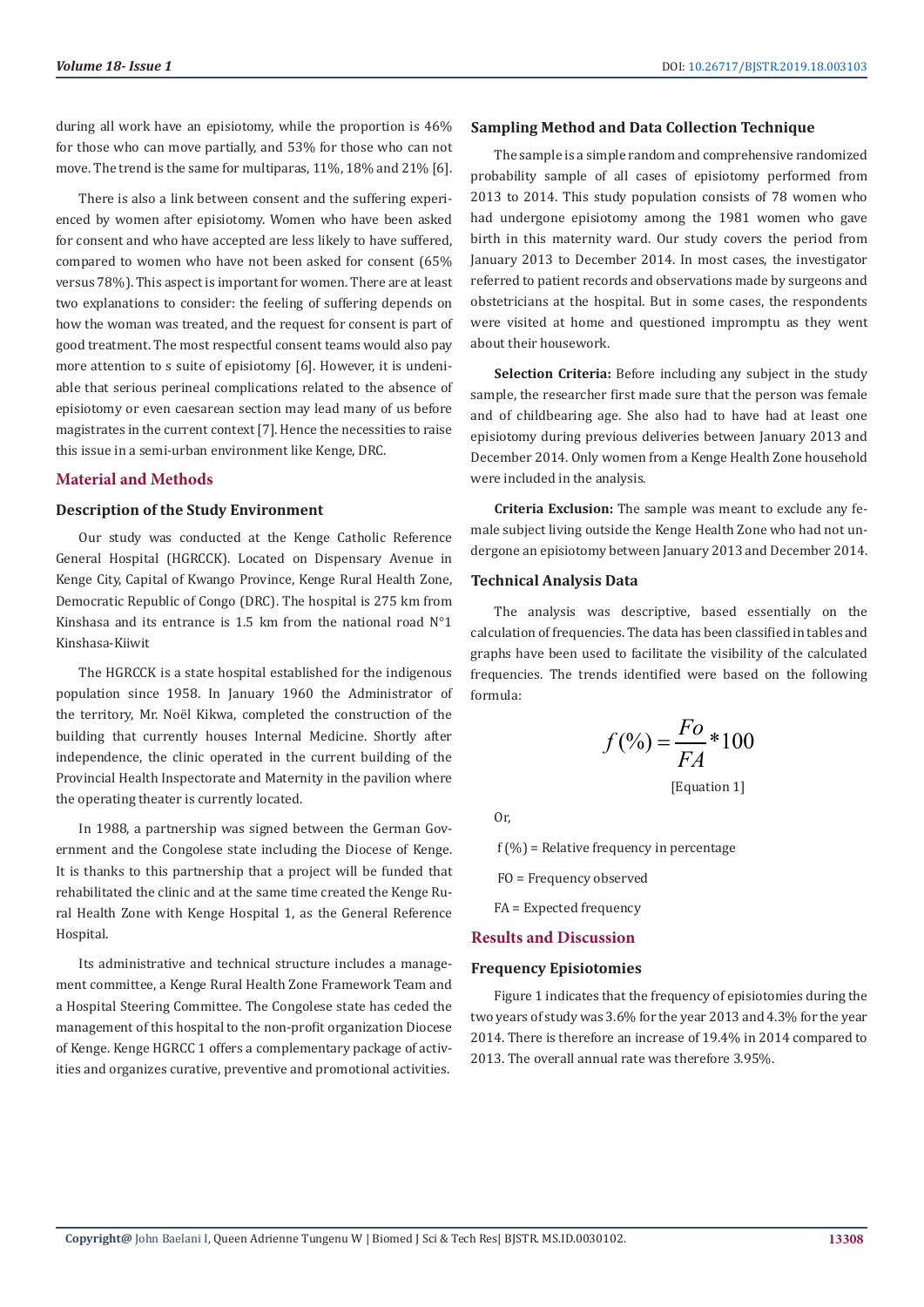

**Figure 1:** Frequency episiotomies.

Regarding the distribution of respondents by age group, Table 1 reveals that those whose age is between 15-20 years accounted for 64.1% followed by that of 21-25 years with 25.6%. Respondents aged 26-30 accounted for 6.4% and those aged 31-35 3.8%. No cases were reported in the 36+ age group. These results show that age influences the practice of episiotomies.

**Table 1:** Distribution of respondents by age group.

| Age groups        | <b>Effective</b> | Percent (%) |
|-------------------|------------------|-------------|
| $15-20$ years     | 50               | 64.1        |
| $21-25$ years     | 20               | 25.6        |
| $26-30$ years     | 5                | 6.4         |
| $31-35$ years     | 3                | 3.8         |
| 36 years or older |                  |             |
| Total             | 78               | 100         |

Figure 2 shows the proportion of episiotomies as a function of parity. It emerges that the primiparous ones underwent more episiotomies with 80,8%. Those who gave birth for the second time are in second place with 11.5%. Those who give birth for the third and fourth time represent respectively 6.4% and 1.3%. Those who gave birth 5 times or more did not undergo any episiotomy. These results show a link between parity and the use of episiotomy. The primiparous have undergone more episiotomies. This trend decreases with the number of births.





# **Indications of Episiotomies**

Table 2 presents the indications of episiotomies performed. This proportion is 26.92% for maternal weakness; 25.64% for fetal macrosomia; 15.38 for fetal suffering; 12.82% for shoulder dystocia; 10.25% for the seat presentation; 5.12% for twin pregnancies and finally 3.84% for suction extraction and 0% for scars for sexual mutilation and perineal tears. In addition, 15.38% of episiotomy complications were observed in terms of bleeding; 12.82% of complications from dyspareunia; 6.41% due to scar pain; and 5.12% of complications from a perineal tear (Table 3). The vast majority of 60.25% had no complications. It should be noted here that some complications were observed while the women were still in the maternity ward, while others (dyspareunia, scar pain) were reported during post-natal consultations.

| Table 2: Distribution SURVEY s as indicated episiotomys. |  |  |  |
|----------------------------------------------------------|--|--|--|
|----------------------------------------------------------|--|--|--|

| <b>Indications of episiotomy</b> | <b>Effective</b> | Percent (%) |
|----------------------------------|------------------|-------------|
| <b>Presentation Headquarters</b> | 8                | 10.25       |
| Dystocia of the shoulders        | 10               | 12.82       |
| <b>Extraction by suction</b>     | 3                | 3.84        |
| Déchirures perineal              | 0                | 0           |
| <b>Fetal Suffering</b>           | 12               | 15.38       |
| Maternal weakness                | 21               | 26.92       |
| Fetal macrosomia                 | 20               | 25.64       |
| Twin pregnancy                   | 4                | 5.12        |
| Total                            | 78               | 100         |

**Table 3:** Distribution of respondents according to complication of episiotomy.

| <b>Complication of episiotomy</b> | <b>Effective</b> | Percent (%) |
|-----------------------------------|------------------|-------------|
| Perineum tear                     | 4                | 5.12        |
| Bleeding                          | 12               | 15.38       |
| dyspareunia                       | 10               | 12.82       |
| Pain CiCAT rice                   | 5                | 6.41        |
| Without complication              | 47               | 60, May 2   |
| Total                             | 78               | 100         |

# **Discussion of Results**

#### **Discussion on the Frequency of Episiotomies**

This study showed that for the first year (2013), the frequency of episiotomies was 3.6% and 4.3% for the second year (2014). There is a 19.4% increase in episiotomies between 2013 and 2014 with an average annual rate of 3.95%. Although there is a slight increase in episiotomy in 2014 compared to 2013, their overall rate is in the standards set by the WHO, ie 10 to 20% [2]. This rate of HGRCCK episiotomies remains lower than that of the Mans obstetrics department in France, which drastically fell by 30% to 5%, in three years, thanks to the efforts of Dr. Jacques Mouchel [4].

The results of women with episiotomies show that age influences the practice of episiotomies. Women aged between 15- 20 years accounted for 64.1% followed by women aged 21-25 with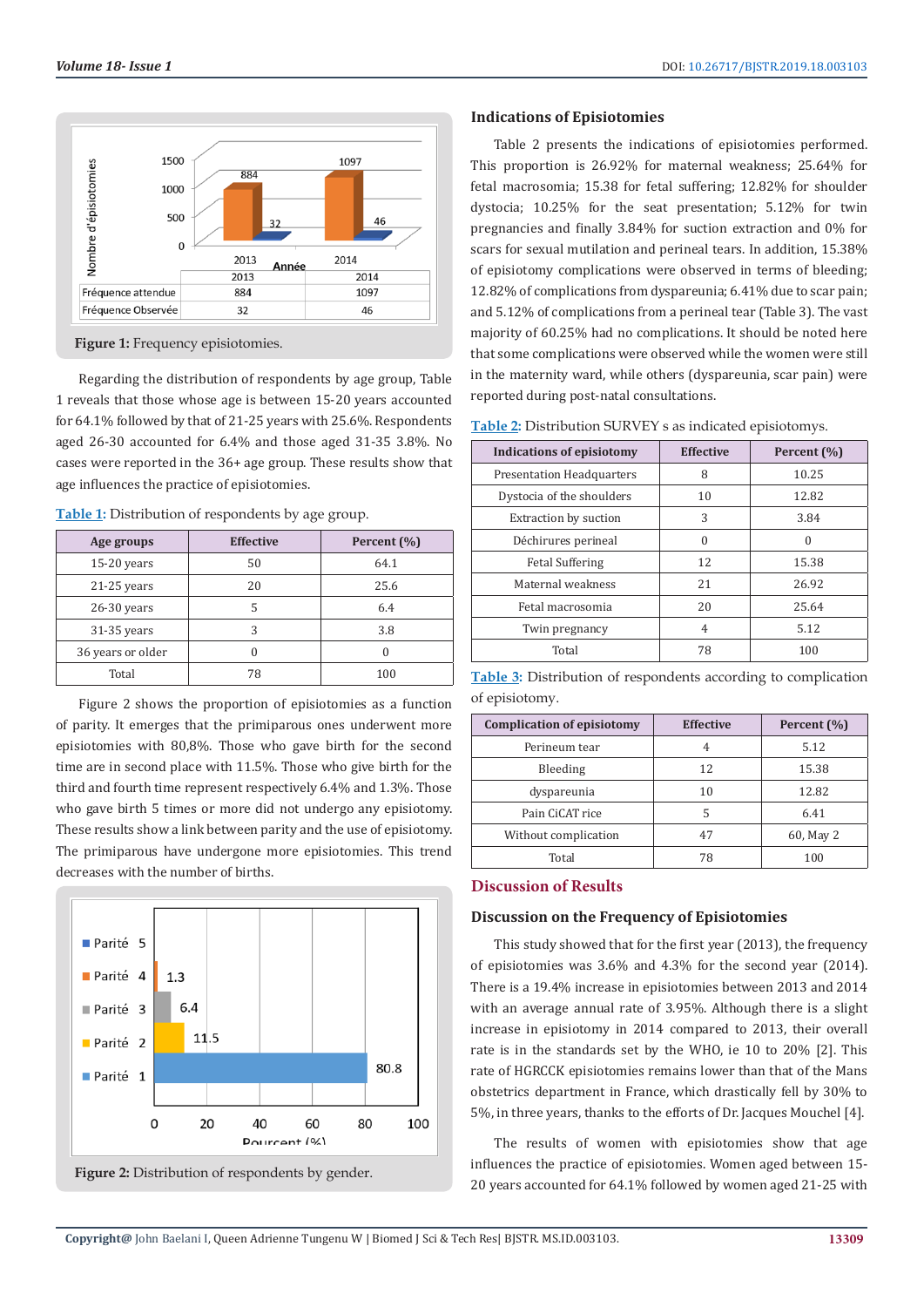25.6%. Respondents aged 26-30 accounted for 6.4% and those aged 31-35 3.8%. No cases were reported in the 36+ age group. We clearly observe younger ones were more exposed to episiotomies than older ones. More women increased in age less there were episiotomies. These results are similar to those found by Aissata [2] in the Gynecology-Obstetrics Department of Somine Dolo Hospital in Mali and Coulibaly [5] in the Gynecology and Obstetrics Department of Gabriel-Touré Hospital in Mali.

The distribution according to parity showed that primiparous women alone underwent 80.8% episiotomies. Women who gave birth for the second time came in second with 11.5%. Third and fourth place were women who gave birth three times (6.4%) and four times (1.3%). Those who gave birth 5 times or more did not undergo any episiotomy. These results show a link between parity and the use of episiotomy. The primiparous have undergone more episiotomies. This trend decreases with the number of births. These results confirm those of several studies, notably that of CIANE [6] who found that in France the episiotomy rate for women at first birth was 47% in 2010-2013 and 16% for multiparous women, almost three times less than for primiparas. Aissata [2] found in Mali a rate of 83.30% among primiparas.

# **Discussion on Indications of Episiotomies**

In addressing the indications for episiotomies, Table 3 shows that 26.92% were performed for maternal weakness; 25.64% for fetal macrosomia; 15.38% for fetal suffering; 12.82% for shoulder dystocia; 10.25% for the seat presentation; 5.12% for twin pregnancies and finally 3.84% for suction extraction and 0% for scars for sexual mutilation and perineal tears. At the current state of knowledge, indications of episiotomy are the subject of several controversies [9]. While some continue to recommend it systematically (Anglo-Saxon authors), others (the French) think that it should be applied restrictively but its indications are left to the discretion of the birth attendant [10,11].

Episiotomy is not an act without maternal complications, it is in itself a perineal lesion with significant morbidity [10]. Many women who gave birth (60.25%) did not have complications after episiotomy. The complications observed were classified into two groups: immediate complications observed while women were still in the maternity ward, such as bleeding (15.38%) and tears in the perineum (5.12%) and late complications observed during postnatal consultations such as dyspareunia (12.82%) and scar pain (6.41%). These results corroborate those of Aissata [2].

## **Conclusion and Recommendations**

#### **Conclusion**

Episiotomies are among the most common acts of obstetrics. While some authors recommend that it be practiced because of its benefits, others doubt its relevance. Most specialists agree on the need to reduce it significantly, although some believe it is a routine application for primiparous women. However, the relevance of its indications continues to divide these specialists. But WHO recommends that episiotomy be considered only in the following cases: complicated vaginal delivery (siege, dystocia of the shoulders, vacuum extraction), scars of female genital mutilation or complete malformed complete perineal tears mastered and fetal suffering?

# **Recommendations**

In view of the foregoing, it is recommended to the Kenge Catholic Conventional Reference General Hospital (HGRCCK) to organize training sessions to enable midwives and midwives to be retrained on new approaches to health. of the Mother of the Newborn and the Child (MNCH). Midwives must consider standards issued by WHO to avoid routine episiotomy practice; increase awareness to enable pregnant women to perform the 4 prenatal consultations recommended by WHO, which can facilitate good preparation for childbirth.

#### **Summary**

The rapid growth and sometimes uncontrolled use of episiotomies in most cities around the world has led to unexpected socio-psychological and economic consequences as well as contrasting health problems. However, episiotomy also becomes the most frequently performed surgical procedure in pregnant women living in rural areas during delivery, sometimes without a valid scientific indication. This study aimed to determine the frequency of episiotomies performed at the Kenge Catholic Reference General Hospital (HGRCCK) and to identify their indications through a minicensus of the acts performed in order to analyze the effectiveness of this practice. The sample was random and consisted of 78 women who had an episiotomy among the 1981 peri-urban women who gave birth in this maternity unit during the period from January 2013 to December 2014. The study mainly used the frequency distribution to analyze these data and found a 19.4% increase in episiotomies between 2013 (3.6%) and 2014 (4.3%) with an annual average of 3.95%.

This overall rate is significantly good to compare with the standards set by the WHO (between 10 to 20%). Young women were the most affected: 64.1% for the 15-20 age group and 25.6% for the 21-25 age group. The distribution according to parity shows that 80.8% of episiotomies were performed on primiparas. As for indications for episiotomies, 26.9% were made for maternal weakness; 25.6% for fetal macrosomia; 15.4% for fetal distress; 12.8% for shoulder dystocia; 10.3% for the seat presentation. The immediate complications observed were bleeding (15.4%) and tears in the perineum (5.1%) and late complications observed were dyspareunia (12.8%) and scar pain (6.4%). Thus, there is a need to significantly reduce the practice of episiotomies even if some are due to its systematic application to primiparous in terms of its benefits.

#### **References**

1. [Barbara K Rothman \(1993\) Encyclopedia of childbearing: Critical](https://play.google.com/store/books/details/Encyclopedia_of_Childbearing_Critical_Perspectives?id=Np8HQbKRY68C&hl=sw) [perspectives. Oryx Press pp. 126.](https://play.google.com/store/books/details/Encyclopedia_of_Childbearing_Critical_Perspectives?id=Np8HQbKRY68C&hl=sw)